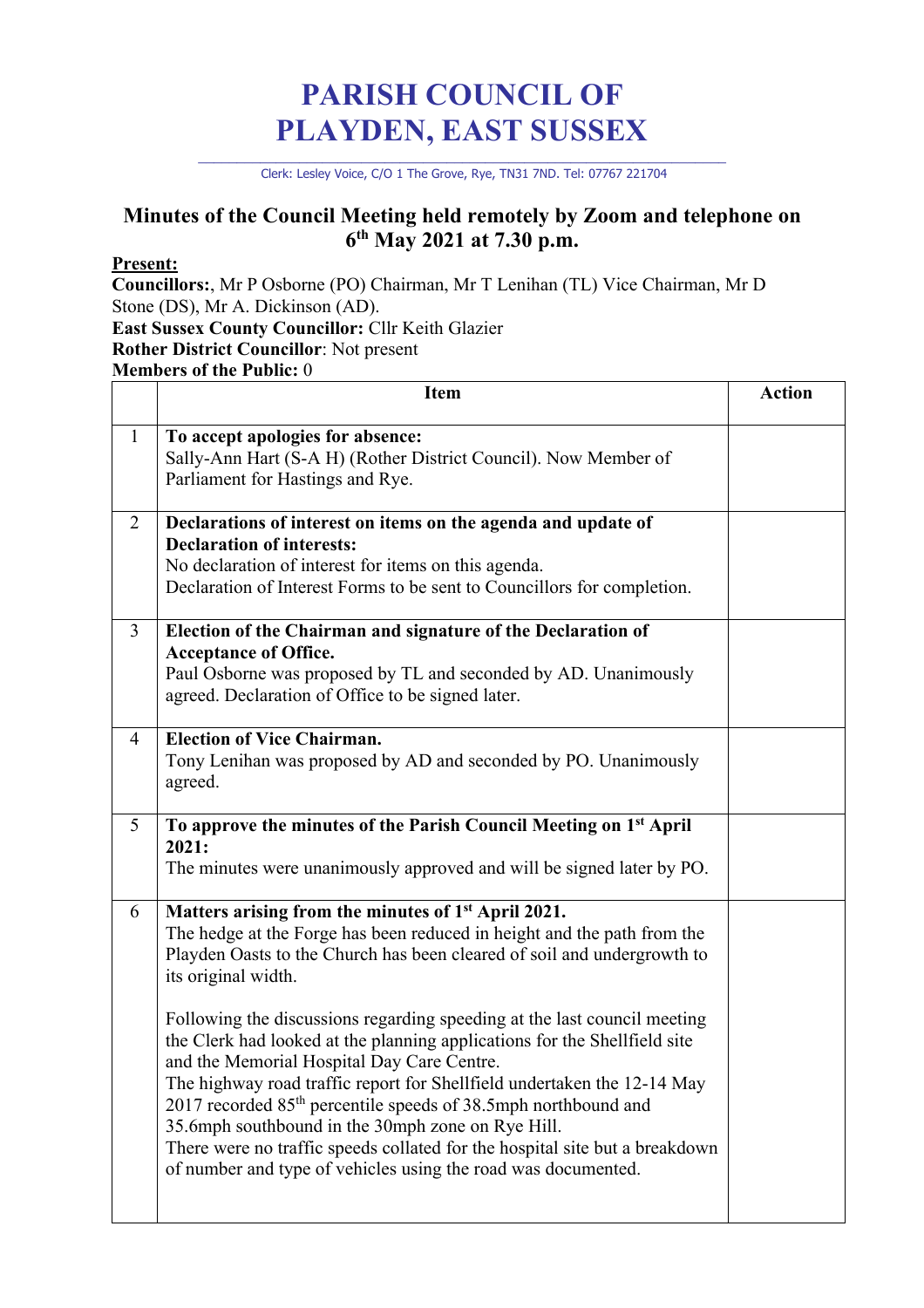| 7  | Neighbourhood Watch.                                                   |       |
|----|------------------------------------------------------------------------|-------|
|    | No update was available. Orla is to send a monthly update once agreed  |       |
|    | with her superiors.                                                    |       |
|    | KG said that there were several initiatives happening but these do not |       |
|    | seem to have been widely circulated.                                   |       |
|    |                                                                        |       |
|    |                                                                        |       |
| 8  | Public adjournment: To suspend the meeting for any public              |       |
|    | statements. Members of the public are encouraged to attend the         |       |
|    | meeting and raise any pertinent issues at this point.                  |       |
|    |                                                                        |       |
|    | There were no members of the public present.                           |       |
|    |                                                                        |       |
| 9  | Correspondence:                                                        |       |
|    | The Clerk had received correspondence from Rother District Council     |       |
|    | regarding the renewal of the Public Spaces Protection Order.           |       |
|    | The Clerk to send on the email prior to the next Council Meeting for   |       |
|    | discussion and response (due by 2 <sup>nd</sup> July).                 | Clerk |
|    |                                                                        |       |
| 10 | Planning                                                               |       |
|    | Applications.                                                          |       |
|    | RR/2021/708/T                                                          |       |
|    | Pottons Cottage, Rectory Lane, Playden TN31 7UJ                        |       |
|    | Lime (T1) prune back branches by no more than 3 metres.                |       |
|    |                                                                        |       |
|    | The Council has no objection to the tree work proposed.                |       |
|    |                                                                        |       |
|    |                                                                        |       |
|    | <b>Outcomes</b>                                                        |       |
|    | None                                                                   |       |
|    |                                                                        |       |
|    | Ongoing                                                                |       |
|    |                                                                        |       |
|    | RR/2020/2532/P                                                         |       |
|    | Tide View, New England lane, Playden, TN31 7NT                         |       |
|    | Demolish entrance porch and replace with new single storey side        |       |
|    | extension. Construction of new single storey studio building.          |       |
|    | Proposed alterations to main house including extending lower ground    |       |
|    | floor to house new garage: and cladding existing elevations            |       |
|    | Undecided                                                              |       |
|    |                                                                        |       |
|    |                                                                        |       |
|    | RR/2021/357/O                                                          |       |
|    | Tide View, New England lane, Playden, TN31 7NT                         |       |
|    | Certificate of lawfulness for the proposed erection of a single storey |       |
|    | garage extension at lower ground level and erection of a single storey |       |
|    | detached studio building.                                              |       |
|    | Undecided.                                                             |       |
|    |                                                                        |       |
|    | RR/2021/281/P.                                                         |       |
|    | White Willows, Houghton Green Lane, Playden, TN31 7PJ                  |       |
|    | Detached 4 bay garage & attic games room/office and enlargement of     |       |
|    | existing parking hardstanding.                                         |       |
|    | Undecided                                                              |       |
|    |                                                                        |       |